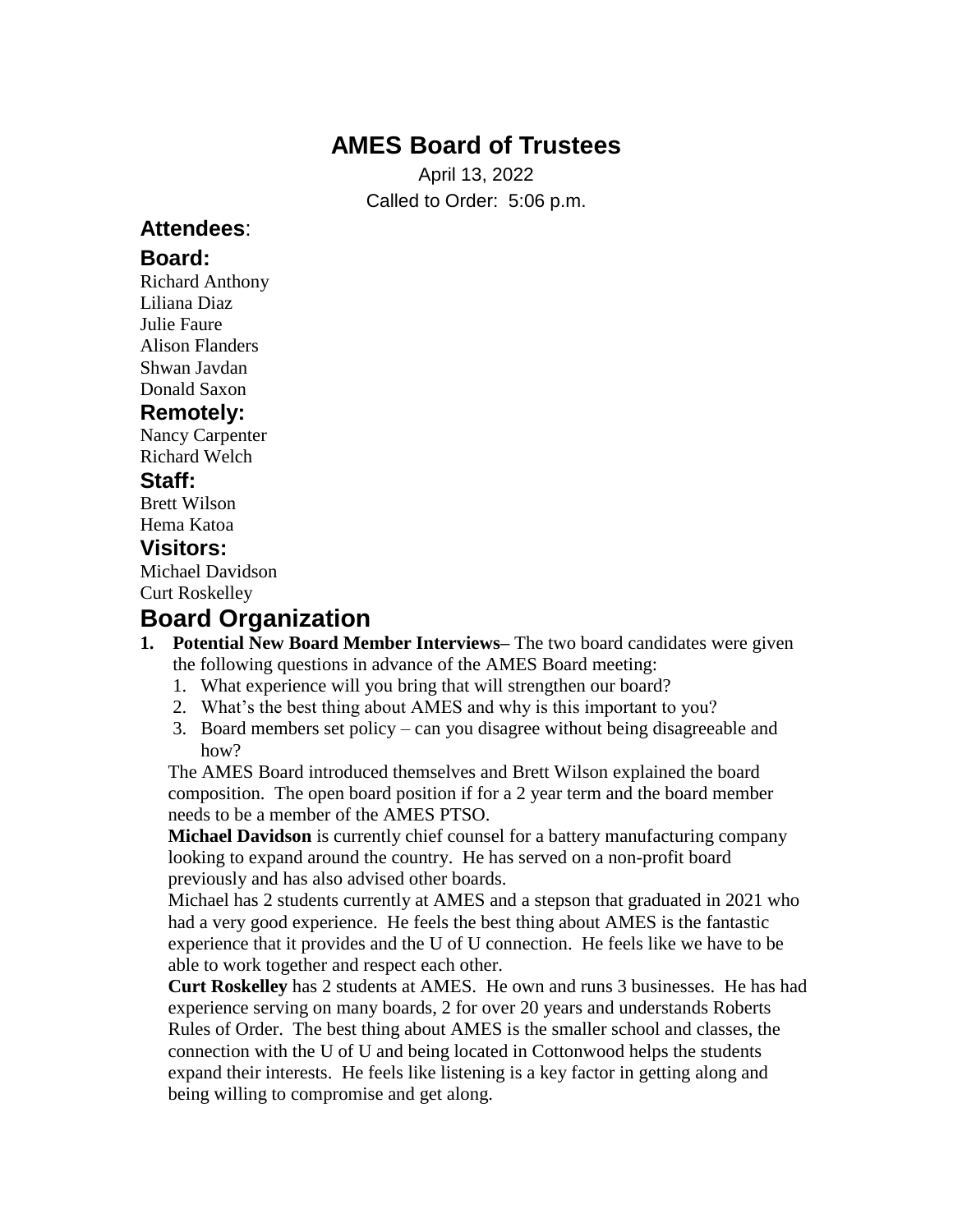## **Educational Excellence**

- **1. Minutes of April 13, 2022 Motion** to approve the minutes of April 13, 2022 as presented: Julie Faure **2 nd:** Liliana Diaz **Vote:** Unanimously approved
- **2. PTSO Report –** Julie Faure gave us an update on the PTSO meeting that was held earlier in the afternoon. They discussed the senior presentations and banquet that is scheduled for May  $19<sup>th</sup>$ . They are working on the graduation party that will be on May 26<sup>th</sup> at Spy Hop and will help out with the end of the year Barbecue on the last day of school. Teacher Appreciation Week was well received, the staff received a different recognition each day. The PTSO is looking for someone to help with fundraising and for someone to help with Julie.
- **3. University of Utah & SLCC Contracts –** Brett Wilson informed the AMES Board that contracts from both higher education partners have been signed for the 2022- 2023 school year.
- **Change of Order – Motion** to move Item 11 to be covered before Item 4: Julie Faure  **2 nd:** Alison Flanders

**U**

- **11. Non-Discrimination Notices –** AMES has been informed by USBE that our Non- Discrimination Policy needs to be more specific in the areas of 504 and Title 9. The notice is on the AMES website but will need to be changed with the changes.
- After a CTE audit AMES was informed that several policies are out of compliance. The following policies have been rewritten and presented to the AMES Board for review.
- **5. At-will Employment Policy – 1 st Reading**
- **6. LEA License Policy – 1 st Reading**
- **7. Drug Free Workplace Policy – 1 st Reading**
- **8. Required Background Checks & Report of Arrest Policy – 1 st Reading**
- **9. Grievance Policy – 1 st Reading**
- The AMES Board will review all of these policies, address questions for approval in the June board meeting.
- **10. Health Assurance Form –** The Health Assurance Form is a required by the State of Utah that is usually handled by a health specialist. Brett Wilson is handling the form which is an assurance that AMES will use a state approved curriculum and invited guests will be approved.

 **Motion** to approve and Health Assurance Form: Liliana Diaz **2 nd:** Donald Saxon

**Vote:** Unanimously approved

## **Fiscal**

**1. April Fiscals -** Richard Welch reported federal funds have been plentiful due to some of the Covid funding, we are working on a plan for the decrease. We will have \$282,600 coming in for federal fund reimbursement. The WPU for 2022-2023 will increase.

 **Motion** to approve the April Fiscal report as presented: Donald Saxon **2 nd:** Julie Faure

**Vote:** Unanimously approved